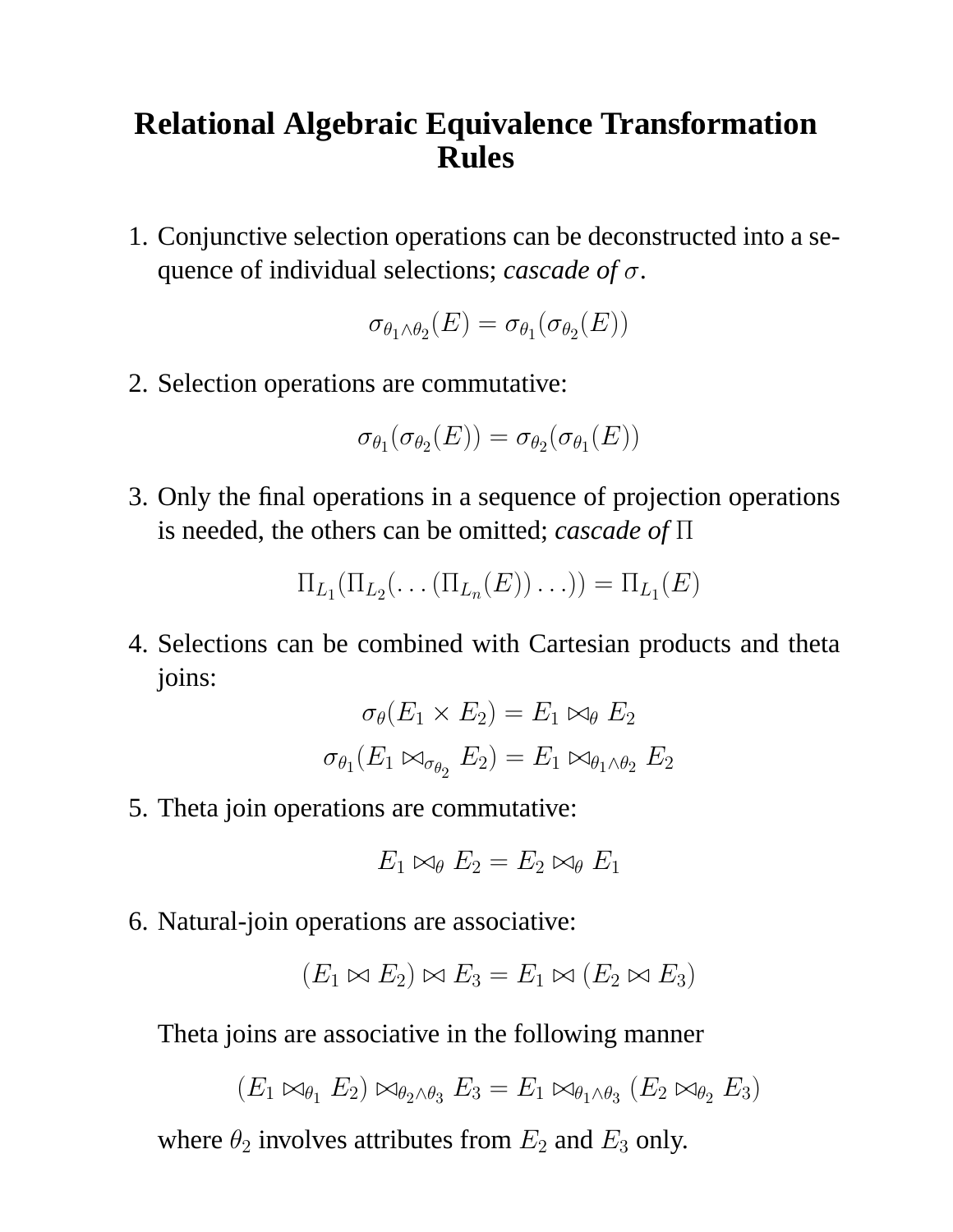- 7. The selection operation distributes over the theta join operation under the following two conditions:
	- (a) It distributes when all the attributes in the selection condition  $\theta_0$  involve only the attributes of one of the expressions  $(E_1)$ being joined.

$$
\sigma_{\theta_0}(E_1 \bowtie_{\theta} E_2) = (\sigma_{\theta_0}(E_1)) \bowtie_{\theta} E_2
$$

(b) It distributes when the selection condition  $\theta_1$  involves only the attributes of  $E_1$  and  $\theta_2$  involves only the attributes of  $E_2$ 

$$
\sigma_{\theta_1 \wedge \theta_2}(E_1 \bowtie_{\theta} E_2) = (\sigma_{\theta_1}(E_1)) \bowtie_{\theta} (\sigma_{\theta_2}(E_2))
$$

- 8. The projection operation distributes over the theta join.
	- (a) Let  $L_1$  and  $L_2$  be attributes of  $E_1$  and  $E_2$  respectively. Suppose that the join condition  $\theta$  involves only attributes in  $L_1 \cup$  $L_2$ . Then

$$
\Pi_{L_1\cup L_2}(E_1\bowtie_{\theta} E_2) = (\Pi_{L_1}(E_1))\bowtie_{\theta} (\Pi_{L_2}(E_2))
$$

(b) Consider a join  $E_1 \Join_{\theta} E_2$ . Let  $L_1$  and  $L_2$  be sets of attributes from  $E_1$  and  $E_2$  respectively. Let  $L_3$  be attributes of  $E_1$  that are involved in the join condition  $\theta$ , but are not in  $L_1 \cup L_2$ , and let  $L_4$  be attributes of  $E_2$  that are involved in the join condition  $\theta$ , but are not in  $L_1 \cup L_2$ . Then

$$
\Pi_{L_1 \cup L_2}(E_1 \bowtie_{\theta} E_2) = \Pi_{L_1 \cup L_2}((\Pi_{L_1 \cup L_3}(E_1)) \bowtie_{\theta} (\Pi_{L_2 \cup L_4}(E_2)))
$$

9. The set operations union and intersection are commutative.

$$
E_1 \cup E_2 = E_2 \cup E_1
$$

$$
E_1 \cap E_2 = E_2 \cap E_1
$$

Set difference is not commutative.